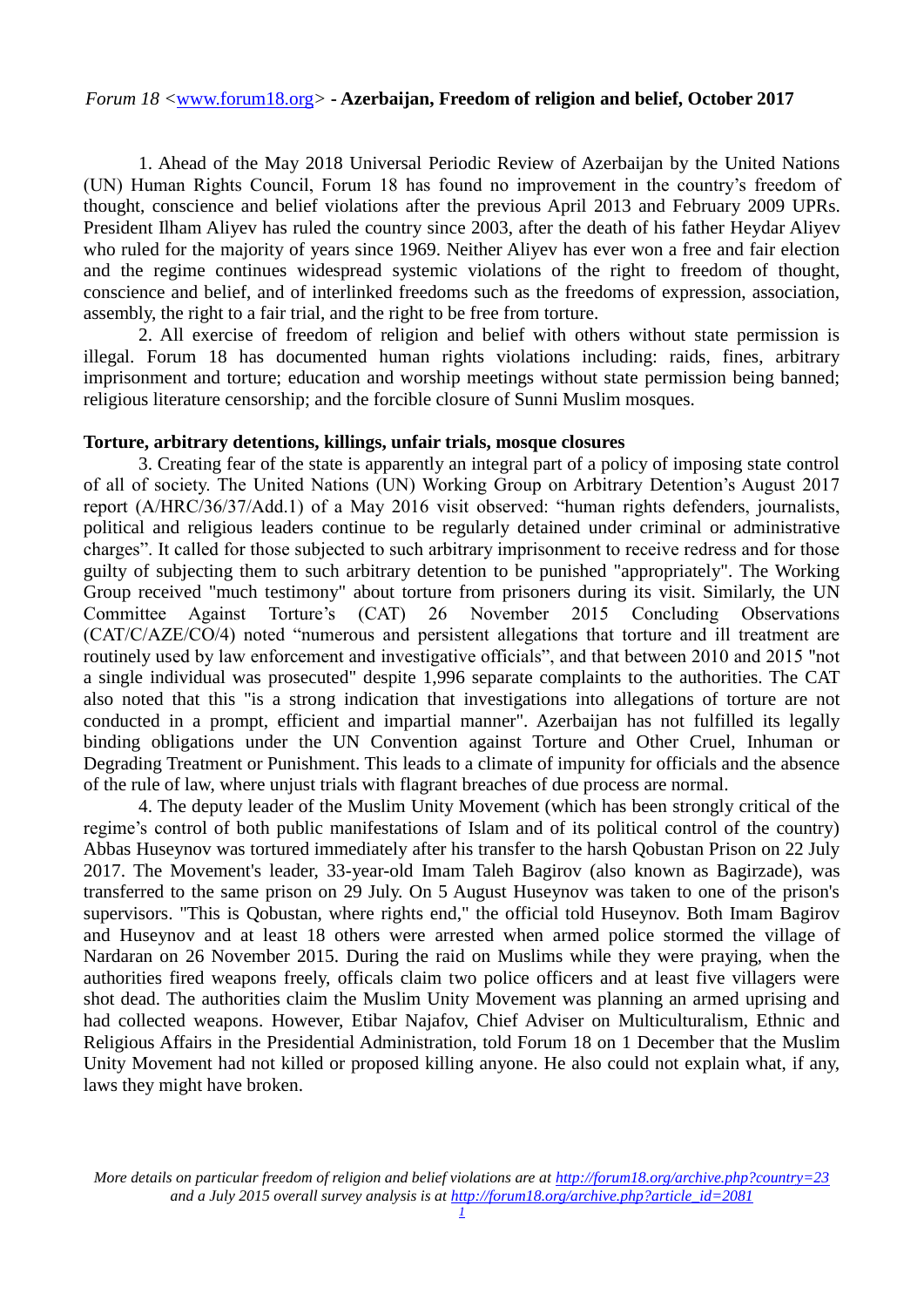5. Both Imam Bagirov and Huseynov on 20 July 2017 lost appeals against 20-year prison terms, and others associated with the Muslim Unity Movement have also been given long jail terms for alleged terrorism, an attempt to seize power violently, illegal firearms possession, and murder. Local human rights defenders, including journalist and former prisoner of conscience Khadija Ismayilova, have stated that there is no evidence for these charges. "These people didn't commit any violence," she told Forum 18 in June 2016. "The government sees them as a threat because they are popular and they are not controlled by the government". The regime has frequently used charges of alleged possession of drugs and weapons to jail prisoners of conscience for exercising their freedom of religion or belief and other rights, for example Baptist pastor Hamid Shabanov jailed in 2009 for two years for leading his church.

6. Seventeen of the 18 defendants testified in court that they were tortured by the Interior Ministry's Main Directorate for the Struggle with Organised Crime in Baku, and by police. Imam Bagirov stated: "It is one thing to beat or put an electric current through a person, but we are speaking here of horrific tortures". Huseynov's lawyer appealed about the torture to the General Prosecutor's Office, the government's Human Rights Ombudsperson and a Baku court. The Ombudsperson's Office told Forum 18 its staff had visited Huseynov but would not confirm that he had been tortured. It knew of no prison officials punished in 2017 for torturing prisoners.

7. Nardaran's four Shia mosques were closed immediately after the raid and subsequently taken over by the Caucasian Muslim Board, as they were claimed not to have state registration. A human rights defender told Forum 18 in August 2016 that army and police units stand outside each of Nardaran's mosques. "They change over every two hours and in full view of everyone".

8. Torture can be a part of raids on anyone exercising freedom of religion and belief. For example in a September 2013 raid on a Jehovah's Witness family, police forced their way into their home and confiscated books including personal Bibles, money, and medical and financial documents. Against the law, police gave the family no record of their confiscations. One of the women present was injured by police and needed hospitalisation when she had an epileptic fit during detention. Police detained those present at a police station for 12 hours, claiming they were terrorists, repeatedly threatening detainees with sexual violence and loss of employment. Police also pressured detainees to give up their faith, and seven people were fined the equivalent of one year's salary.

# **Denials of reality**

9. Azerbaijan routinely denies its human rights violations. The government even claims its repression and flagrant breaches of international law are for export, promoting this with their apologists with terms such as "tolerance and non–discrimination", "the Azerbaijani model of tolerance", "secularism" and "peaceful co-existence". "National security" is another excuse claimed to justify state violations of freedom of religion and belief, even though national security is not a permissible ground for limiting this freedom. State-favoured religious communities echo such claims, not least for fear of state reprisals. Apologists for government policy never explain how it is possible to promote and practice an alleged tolerance and dialogue while directly attacking the rule of law and fundamental human rights such as freedom of religion or belief. Such attempts to empty the language of human rights, tolerance and dialogue of any connection with the implementation of fundamental human rights should be resisted.

10. Azerbaijan's restrictions on freedom of religion or belief have been strongly criticised by inter-governmental and non-governmental organisations, for example in the October 2012 Council of Europe Venice Commission and Organisation for Security and Co-operation in Europe (OSCE) Joint Opinion on the latest 2011 Religion Law. The government's response was to deny that the Venice

*More details on particular freedom of religion and belief violations are at [http://forum18.org/archive.php?country=23](http://forum18.org/archive.php?country=31) and a July 2015 overall survey analysis is at [http://forum18.org/archive.php?article\\_id=2081](http://forum18.org/archive.php?article_id=2138)*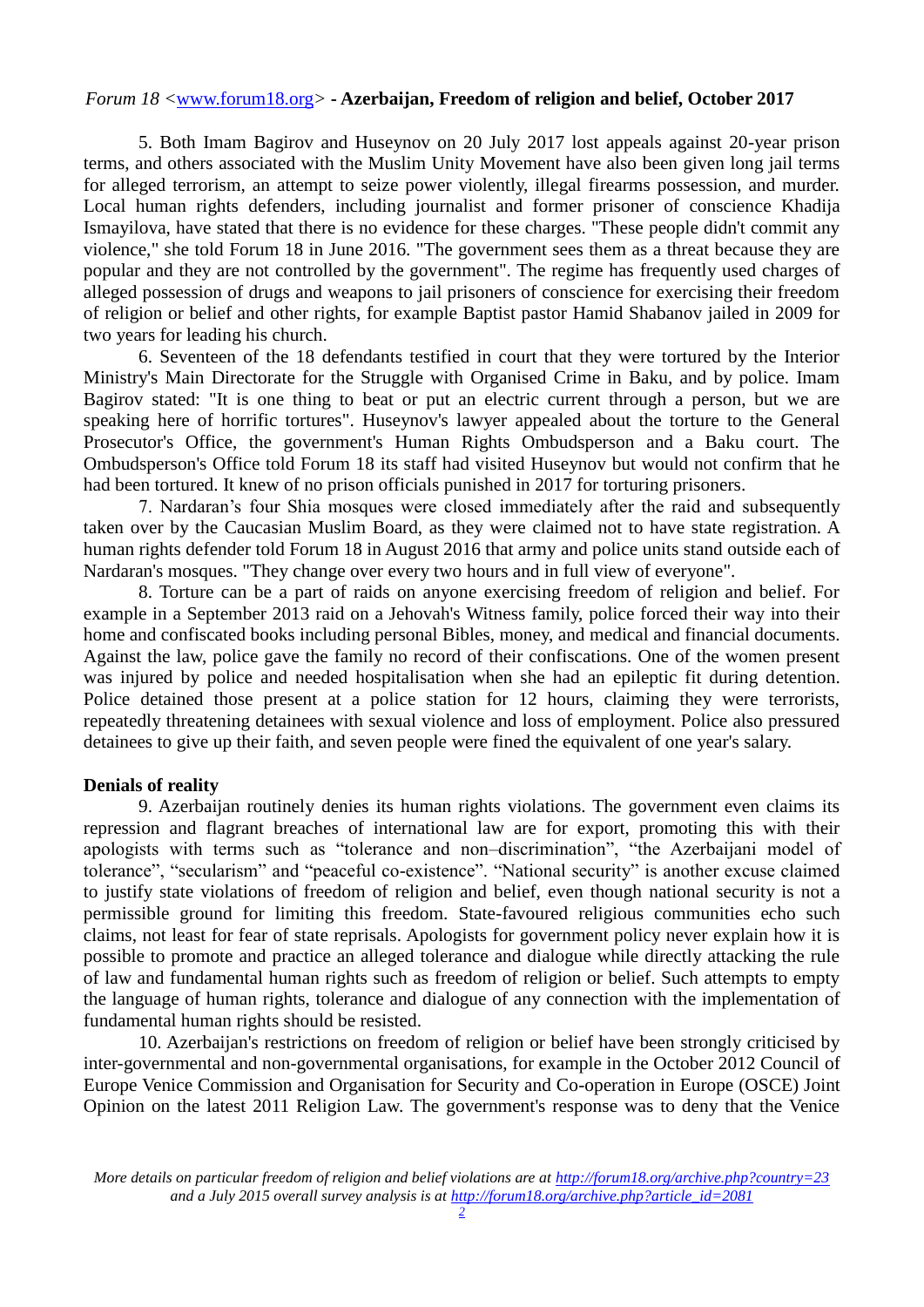Commission criticised the Law, claiming on 17 October 2012 that: "the Venice Commission now considers that the Law on Freedom of Religious Belief adopted in Azerbaijan completely reflects European standards." However, the Venice Commission told Forum 18 on 22 October 2012 that: "The Venice Commission adopted its opinion fully aware of the Azerbaijani government's comments and therefore maintains its conclusions". Denials of reality are a routine tactic of the government and its apologists. Such denials of reality are also made by judges in courts (see below in relation to the European Convention on Human Rights and Fundamental Freedoms).

## **Making the exercise of human rights dependent on state permission**

11. Azerbaijan has constructed a complex labyrinth of steadily increasing "legal" restrictions on and punishments for exercising freedom of religion or belief, often prepared in secret, such as but not limited to the Religion Law. The aim appears to be to help impose state control on any independent civil society activity, and to make all exercise of human rights dependent on state permission. This flagrantly violates its binding international human rights obligations, for example by denying freedom of religion and belief to any belief community which does not have state registration, and making such registration compulsory. Religious communities without 50 adult founding members are not eligible to apply for state registration, effectively banning all small religious communities. There is no legal possibility for more than one person to manifest freedom of religion or belief without state permission.

12. The latest of many legal restrictions on freedom of religion and belief came into force on 1 March 2016 as part of a new Code of Administrative Offences. This retained the former severe restrictions on and high fines for exercising freedom of religion and belief (including imposing state censorship of all religious literature and objects) and among other changes added a penalty of deportation for foreigners "guilty" of sending individuals abroad for religious education without State Committee for Work with Religious Organisations permission and selling state-approved religious literature and materials away from places where the state allows them to be sold.

13. These latest Administrative Code changes followed December 2015 changes to the Criminal Code targeting those who lead Muslim worship after having gained religious education abroad. Changes to the Religion Law allowed the state-controlled Caucasian Muslim Board and the State Committee for Work with Religious Organisations to approve the appointment of foreigneducated imams to lead worship in the Board's mosques. The amendments also allow a foreigner appointed by a "religious centre" to conduct "religious propaganda" in Azerbaijan. Religious "propaganda" by any other foreigner remains illegal. Given the severe difficulties most religious communities have in gaining state registration, it is unclear which religious communities have a state-recognised "religious centre" apart from the Caucasian Muslim Board.

14. On 3 July 2017 a court in the southern town of Masalli imprisoned 43-year-old Shia Muslim Sardar Babayev for three years, as he had completed foreign religious education in 2000 (five years before the education restrictions were imposed) and had led Friday prayers on 4 November, 18 November, and 9 December 2016. He had been under arrest since February 2017, and had been denied access to a Koran and a prayer mat. This is thought to be the first time that a court has imposed a prison term on an individual with foreign religious education for leading Muslim prayers. Oktay Gulaliyev of Azerbaijan Without Political Prisoners told Caucasian Knot that Imam Babayev had been jailed "because of his popularity among believers". He described the Imam as "an educated theologian" whose sermons "aroused great interest". "The authorities see a threat in the activity of believers," he explained.

*More details on particular freedom of religion and belief violations are at [http://forum18.org/archive.php?country=23](http://forum18.org/archive.php?country=31) and a July 2015 overall survey analysis is at [http://forum18.org/archive.php?article\\_id=2081](http://forum18.org/archive.php?article_id=2138)*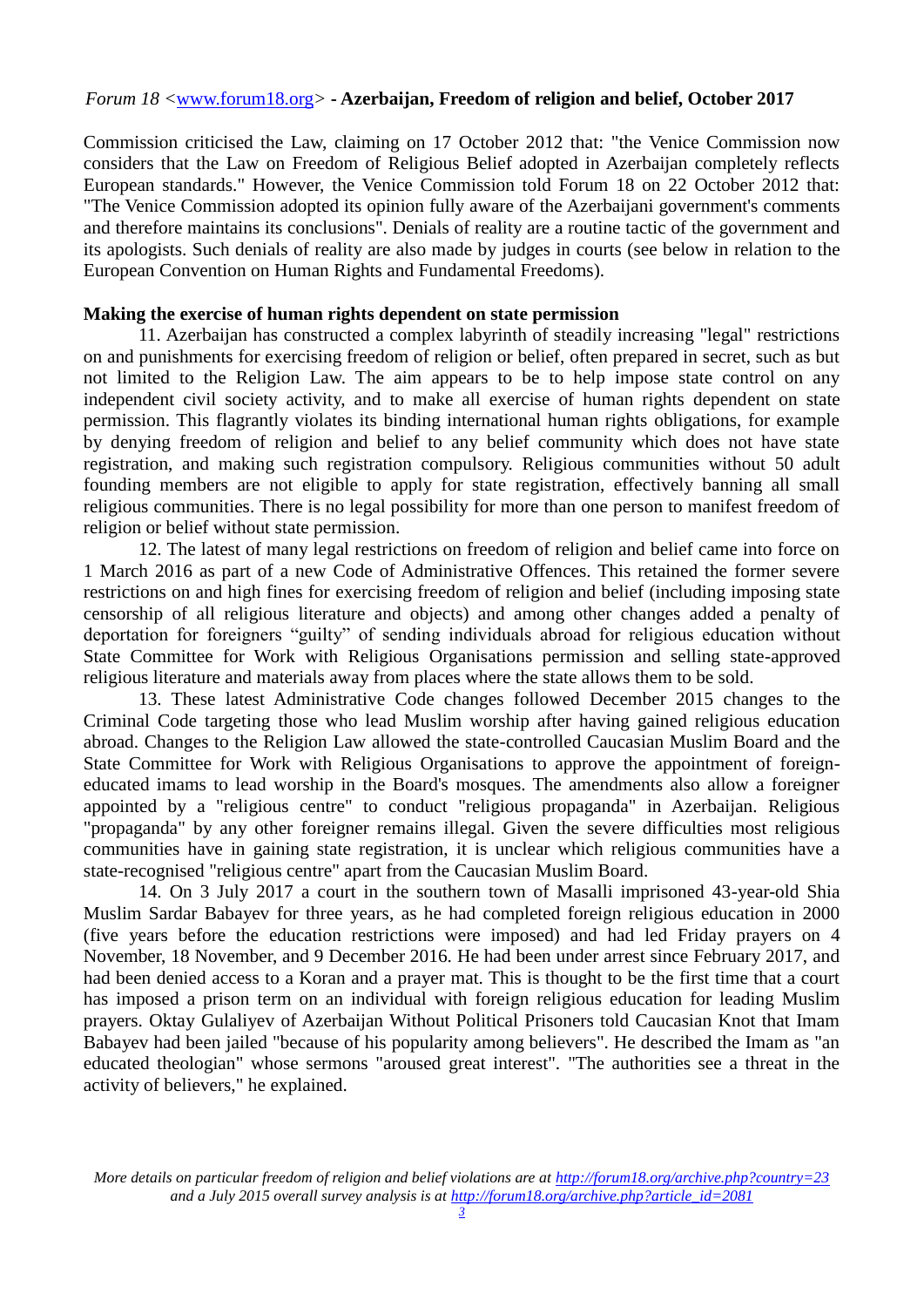#### **Raids, censorship, confiscating banned books, parents and children threatened**

15. Raids on people meeting together to pray and study religious texts have been particularly experienced by Muslims who read the works of theologian Said Nursi, Protestants, and Jehovah's Witnesses. A typical raid took place on the afternoon of 9 January 2016, when police, local administration officials, and State Committee officials raided a group of more than 20 Jehovah's Witnesses meeting in the home of Eldar Aliyev in the north-western town of Mingachevir. Police stated that the meeting was "unlawful" as a permit was required to hold such meetings.

16. Officers confiscated from those present personal copies of religious texts, including Bibles. The State Committee official stated that the Bible is a banned publication and must therefore be confiscated. The Old Testament or Hebrew Bible, Nursi's 14-volume "Risale-i Nur" (Messages of Light) collection of writings, and several Jehovah's Witness publications were included on a May 2014 police list of alleged "banned" religious literature, based on State Committee "expert analyses". Police have long confiscated texts named on the list, as well as other texts during raids on private homes and meetings of people exercising their right to freedom of religion or belief.

17. There is a highly restrictive censorship regime. All religious literature printed in and imported into the country must gain specific approval from the State Committee for Work with Religious Organisations. The State Committee also specifies the number of copies of each named work that may be printed or imported, checks the contents of shops selling religious literature, and has a list of banned religious literature which has not made public.

18. After confiscating the religious books they found, police then arrested everyone and took them to a police station for six hours of questioning until 10.30 pm. Aliyev was later fined the equivalent of more than three months average salary (worth far more for those - like Aliyev - without formal work), for "violating rules established by legislation on holding religious meetings, marches, and other religious ceremonies".

19. Judge Mirbahaddin Huseynov dismissed Aliyev's arguments in court that the punishments violated his rights under Article 9 of the European Convention on Human Rights and Fundamental Freedoms. "We believe our decision is correct and legal," Judge Huseynov told Forum 18. Told that Azerbaijan – as a member of the Council of Europe – is obliged to respect the right to freedom of religion or belief set out in the Convention, he put the phone down.

20. Police then summoned parents and children of meeting participants, telling one of them that they had committed an "offence" and warned them all against breaking the Administrative Code "offence" of "failure by parents and guardians to fulfil upbringing and educational responsibilities".

21. Raids and fines for meeting privately without state permission to read religious books can also happen if the people are in the open countryside. On 31 May 2017 Sheki Appeal Court upheld a fine of 1,500 Manats for holding an "illegal" religious meeting imposed on Sunni Muslim Shahin Ahmadov. Police detained him for reading aloud from the works of theologian Said Nursi to three friends, while they were all enjoying a picnic in the mountains near the northern town of Qakh. Half an hour after Ahmadov began reading aloud, plain-clothed police officer Elburus Eminov came upon them and asked what they were reading. He then ordered them to accompany him to Qakh District Police Station. Their books were confiscated and Ahmadov's home in Qakh was searched. Three copies of the Koran, 68 books by Nursi, other religious books, one disc and three exercise books with Koranic verses written inside were confiscated. Police refused to tell Forum 18 if they routinely patrol forests and mountains to discover people reading religious books aloud.

*More details on particular freedom of religion and belief violations are at [http://forum18.org/archive.php?country=23](http://forum18.org/archive.php?country=31) and a July 2015 overall survey analysis is at [http://forum18.org/archive.php?article\\_id=2081](http://forum18.org/archive.php?article_id=2138)*